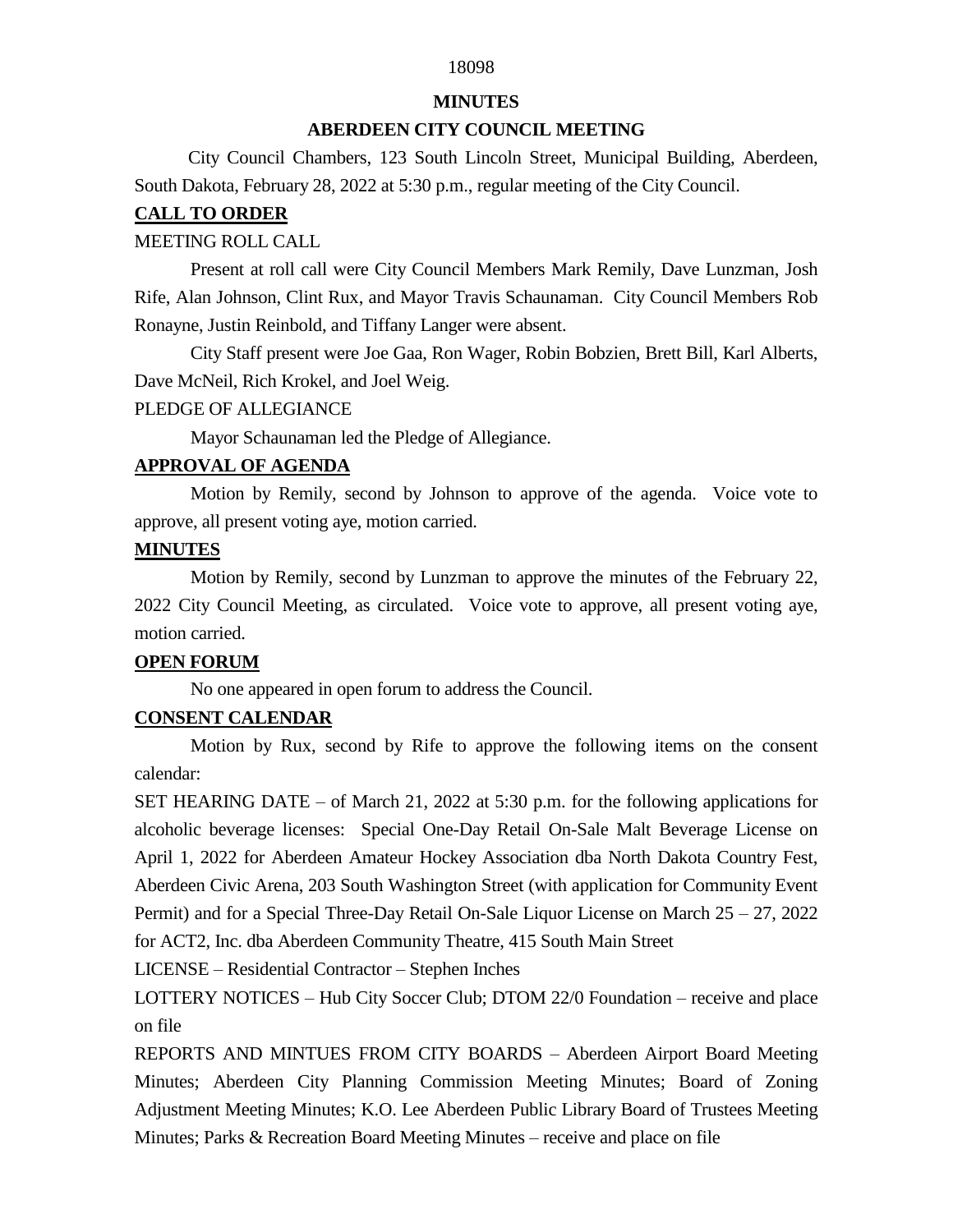Roll call vote to approve, Remily, Lunzman, Rife, Johnson, and Rux voting aye, Mayor Schaunaman abstaining, motion carried.

#### **OLD BUSINESS**

#### ORDINANCE NO. 22-01-01

Motion by Remily, second by Johnson to approve second reading and final adoption of Ordinance No. 22-01-01 permitting certain dwellings in the (I-2) Unrestricted Industrial District. Discussion followed. City Council Member Langer arrived at the meeting at 5:33 p.m. Roll call vote to approve, Rux, Langer, Johnson, Rife, Remily, and Mayor Schaunaman voting aye, Lunzman voting nay, number of ayes 6, number of nays 1, motion carried. ORDINANCE NO. 22-02-02

Motion by Rux, second by Johnson to approve second reading and final adoption of Ordinance No. 22-02-02 modifying the Industrial Waste Pretreatment Program. Roll call vote to approve, all present voting aye, motion carried.

### LETTER OF AGREEMENT WITH HELMS & ASSOCIATES

Transportation Director Rich Krokel explained that the Letter of Agreement with Helms & Associates, providing miscellaneous engineering services for the Aberdeen Regional Airport, was amended to address the limitation of liability concerns Council Member Ronayne had at the February 22, 2021 Council Meeting. Krokel said that the limitation of liability amount was raised from \$50,000.00 to \$100,000.00 which City Attorney Ron Wager found satisfactory. Motion by Johnson, second by Rux to approve the Letter of Agreement with Helms & Associates as amended and authorize the City Manager to sign the 2022 Agreement. Roll call vote to approve, all present voting aye, motion carried.

# **NEW BUSINESS**

# ORDINANCE NO. 22-02-01 TRANSFER OF TAXICAB OR MOTORBUS LICENSE

City Attorney Ron Wager requested approval of first reading of proposed Ordinance No. 22-02-01 for the removal of the "certificate of necessity" language from City Code Sec. 58-29 regarding the transfer of a taxicab or motorbus license to a new owner. Motion by Rux, second by Johnson to approve first reading of Ordinance No. 22-02-01 amending Sec. 58-29 of the Aberdeen City Code regarding transfer of a taxicab or motorbus license to a new owner. Roll call vote to approve, all present voting aye, motion carried.

#### BIDS FOR WATERMAINS, FRAMES/GRATES, HYDRANTS, AND SEWER PIPE

City Engineer Robin Bobzien explained the bids received for the Watermains, Frames/Grates, Hydrants, and Sewer Pipe for the Utility Departments and recommended awarding the bids to Core & Main LP for Schedule A-Pipe, Valves & Fittings in the amount of \$139,552.00, Schedule B-Fire Hydrants in the amount of \$60,351.20, Schedule C-Manholes, Inlets in the amount of \$17,759.10, and Schedule D-Sewer Couplings & Pipe in the amount of \$13,122.67. Motion by Johnson, second by Rux to award the bids for Schedules A, B, C, and D as recommended to Core  $\&$  Main LP and authorize the City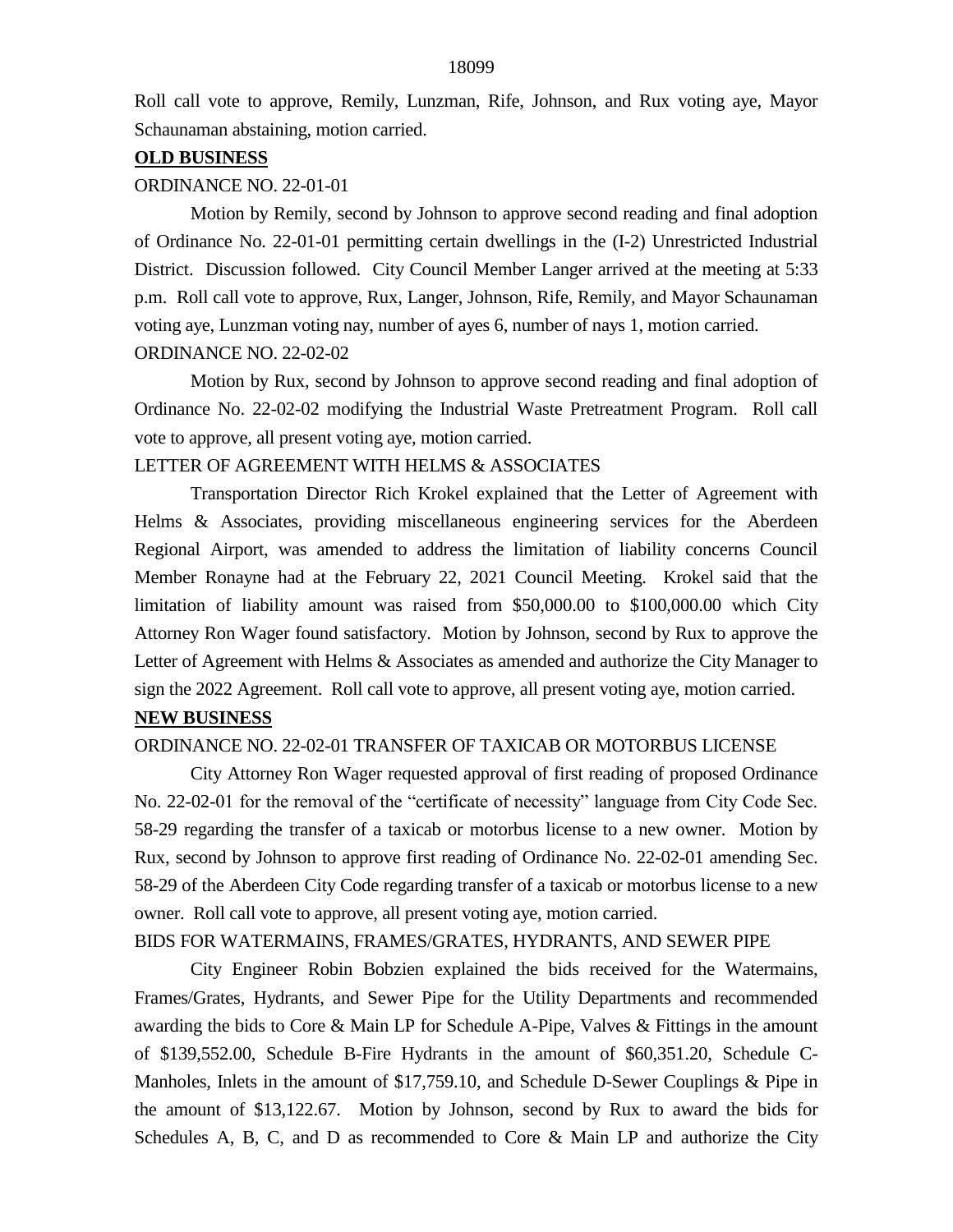Manager and Finance Officer to sign the necessary documents after approval by the City Attorney. Roll call vote to approve, all present voting aye, motion carried.

#### BIDS FOR SEAL COAT AGGREGATES

City Engineer Robin Bobzien explained the bids received for Aggregates for the Public Works Department and recommended awarding the Bid-Option A in the amount of \$74,000.00 and Bid-Option C in the amount of \$84,000.00 to Jensen Rock & Sand. Motion by Rux, second by Remily to award Aggregates Bids-Option A and Option C to Jensen Rock & Sand in the total amount of \$151,000.00 and authorize the City Manager and Finance Officer to sign the necessary documents after approval by the City Attorney. Roll call vote to approve, all present voting aye, motion carried.

#### BIDS FOR ASPHALTIC CONCRETE AND SURFACING REPAIR MIX

City Engineer Robin Bobzien explained the bids received for Asphaltic Concrete and Surfacing Repair Mix for the Public Works Department and recommended awarding the Bid-Item #1 in the amount of \$15,000.00 and Bid-Items #3 and #4 in the amount of \$701,100.00 to Jensen Rock & Sand. Motion by Remily, second by Lunzman to award Asphaltic Concrete and Surfacing Repair Mix Bids Items #1, #3, and #4 to Jensen Rock & Sand in the total amount of \$716,100.00 and authorize the City Manager and Finance Officer to sign the necessary documents after approval by the City Attorney. Roll call vote to approve, all present voting aye, motion carried.

# **REVIEW AND APPROVAL OF CLAIMS AND PAYROLL**

Motion by Rux, second by Rife to approve payment of the bills listed for February 28, 2022 and payroll for the period from February 13, 2022 through February 26, 2022.

Bills having been audited by the Finance Officer and fully itemized and authorize the Mayor or City Manager to sign, and the Finance Officer to countersign, all warrants for payment of the following approved bills: Ty Reinke 84.00; MARCO Technologies LLC 96.51; Lighthouse Uniform Co. 3,390.75; RDO Equipment Co. 210.28; Aberdeen News 227.44; Performance Oil & Lubricants 522.60; SD Gov. Human Resource Assn. 75.00; Cole Papers Inc. 256.46; HACH Co. 1,230.91; Auto Value Parts/Hedahls 440.53; House of Glass Inc. 330.22; Kesslers Inc. 110.24; Dakota Supply Group 3,186.84; Midstates Group 317.00; Ringgenbrg Electric Inc. 761.53; Safety Service Inc. 254.46; Lynn Peavey Company 1,367.48; Crawford Trucks & Equpment 155.47; Fastenal Company 435.46; Dan Waldman 54.00; Dependable Sanitation 54.00; Joe Fitz 54.00; Swanberg Construction 306,558.00; Pressure Washer Central 237.00; Cartney Bearing Co. 121.60; GrayBar 3,830.00; Danko Emergency Equipment Co. 8,399.81; Aberdeen Area Human Resource Assn. 100.00; Pierson Ford-Lincoln-Mercury 953.53; Traffic Control Corp. 1,376.00; NBS Calibrations 175.00; NVC 1,200.00; SD One Call 36.96; Claims Associates Inc. 250.00; Century Business Products 70.00; Menards Inc. 52.68; Dakota Fluid Power Inc. 160.25; Killoran Trucking & Brokerage 7,619.38; SD Dept. of Public Safety 2,590.00; Matheson Tri-Gas Inc. 320.07;